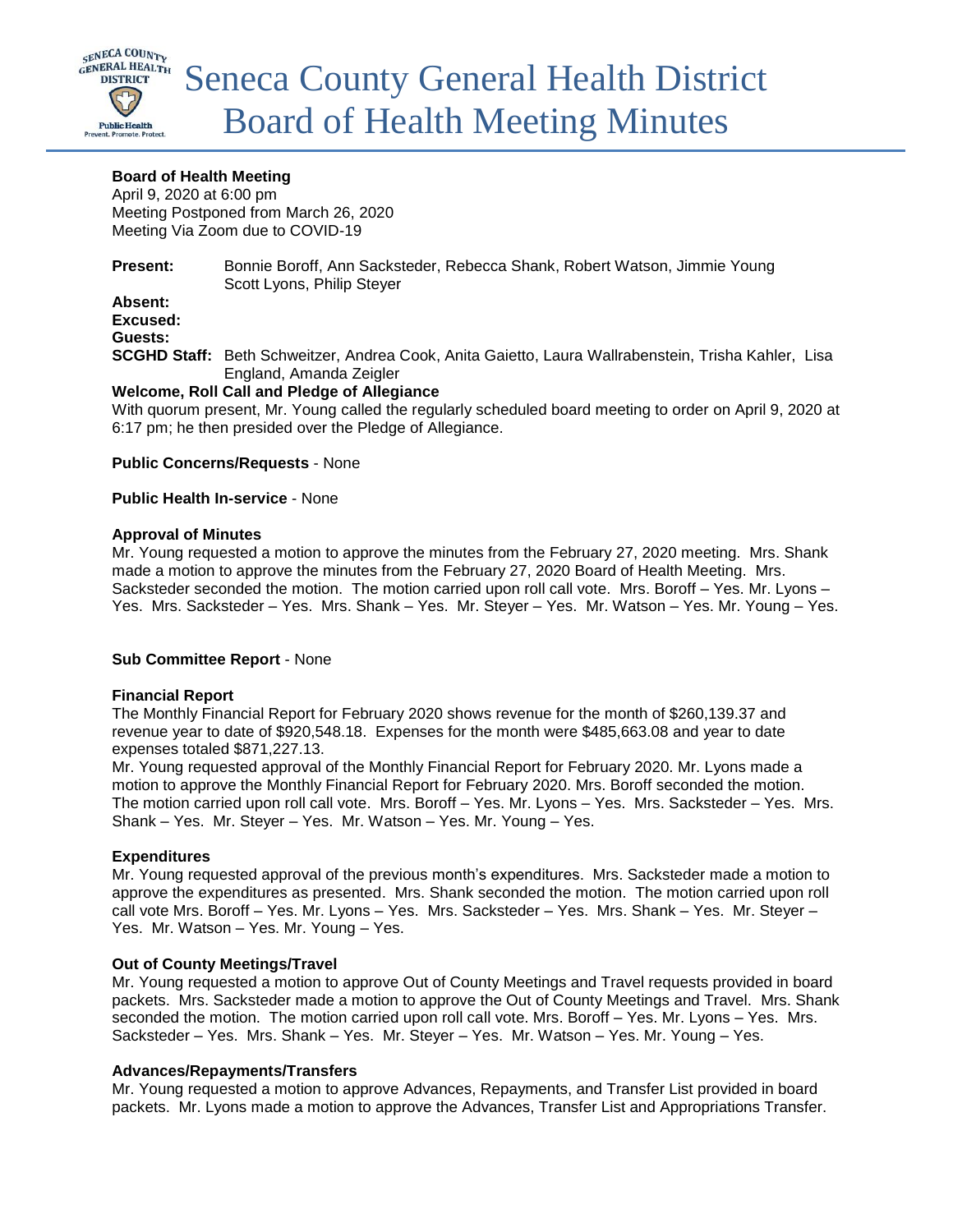Mrs. Sacksteder seconded the motion. The motion carried upon roll call vote. Mrs. Boroff – Yes. Mr. Lyons – Yes. Mrs. Sacksteder – Yes. Mrs. Shank – Yes. Mr. Steyer – Yes. Mr. Watson – Yes. Mr. Young – Yes.

### **Supplements**

Mr. Young requested a motion to approve supplement:

a. Fund 7142 Public Health Emergency Preparedness/COVID-19 \$99,125.00

Mr. Steyer made a motion to approve Supplement. Mr. Watson seconded the motion. The motion carried upon roll call vote. Mrs. Boroff – Yes. Mr. Lyons – Yes. Mrs. Sacksteder – Yes. Mrs. Shank – Yes. Mr. Steyer – Yes. Mr. Watson – Yes. Mr. Young – Yes.

### **Contracts**

Mr. Young requested a motion to approve contracts:

- a. Lind Media Company, for lead poisoning prevention billboard advertisements, 03/30/20- 04/26/20, not to exceed \$1977.00 (payer)
- b. Ohio Department of Health, for Vaccine for Children Program provider services, 01/01/20- 12/31/20 no money
- c. Tiffin City School for use of facility, as mass prophylaxis facilities effective immediately till terminated no money
- d. **Addendum** Seneca Regional Planning commission, for home sewage treatment systems grant services, was effective 02/01/2019-11/30/2019 not to exceed \$500.00 per system or \$375.00 per tap-in, changed to new end date 02/28/2020 (no money)
- e. Seneca Regional Planning commission, for home sewage treatment systems grant services, effective 03/01/2020-until the agreement is fully satisfied, not to exceed \$500.00 per system or \$375.00 per tap-in (payer)

Mr. Lyons made a motion to approve the contracts. Mrs. Boroff seconded the motion. The motion carried upon roll call vote Mrs. Boroff – Yes. Mr. Lyons – Yes. Mrs. Sacksteder – Yes. Mrs. Shank – Yes. Mr. Steyer – Yes. Mr. Watson – Yes. Mr. Young – Yes.

#### **Resolutions** - None

#### **Division Reports**

#### **WIC**

Mr. Young turned the floor over to the Director of the WIC Division, Trisha Kahler, RD LD. Mrs. Kahler reviewed her report included in board member's packet:

Service: WIC is continuing to issue Program benefits during the current state of affairs. In order to follow social distancing measures to reduce exposure and transmission of COVID-19 at this time and until further notice physical presence is waived for all infants, iron assessments are waived for all participants, and health professionals are asking for a verbal height and weight. In addition, health professionals will answer and address specific concerns but are not required to provide a full nutrition education session. There are additional measures being considered but none have been approved for implementation at this time.

Quality: March is National Nutrition Month and planned activities have been postponed. We have been active with messages on social media.

Mr. Steyer commented that he saw in today's Advertiser Tribune the article in the for WIC program.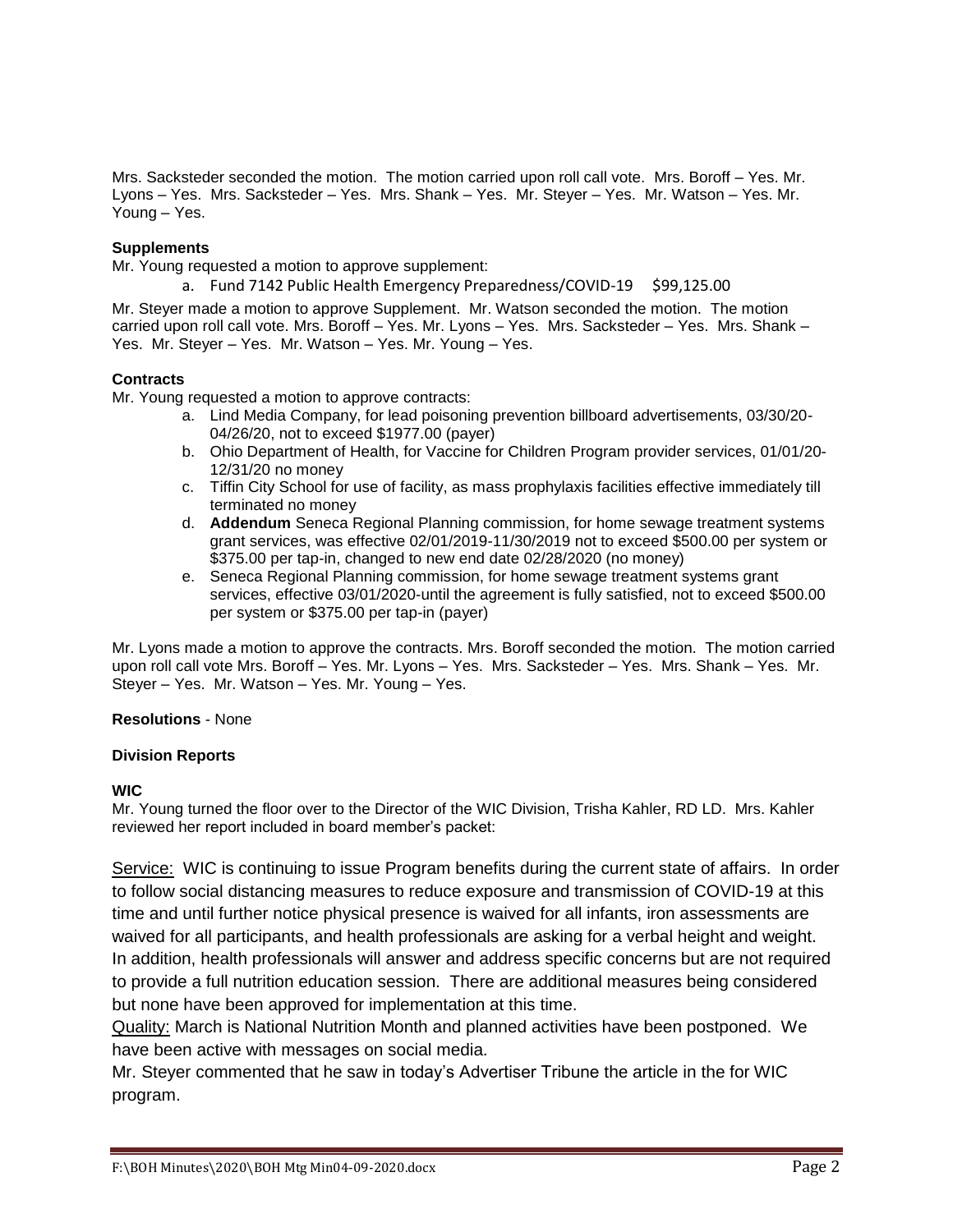## **Nursing**

Mr. Young turned the floor over to the Director of Nursing, Andrea Cook, BSN RN. Ms. Cook reviewed her report included in board member's packet:

## **People:**

I have received 4 applications for the full time RN position

# **Quality:**

Always striving to provide exceptional service.

# **Service:**

- The Get Vaccinated Grant proposal to submit deadline is now April 27th, 2020.
- MAC week was February 24-28, 2020. Nursing division staff documented time and I will evaluate programs and staffing as time allows.
- Save the date for the 2<sup>nd</sup> annual Run for the Health of It 5k, June 27, 2020. All proceeds to benefit the Tiffin YMCA Backpack Program. Employees can earn wellness points when volunteering and participating in the 5k.
- **Coronavirus** 
	- a. The nursing division staff has become adapted to the history making event we are in presently. Three staff members are on the Incident Command Team and meet daily. All staff members listen in on the Tuesday and Thursday CoVID 19 update calls from ODH. We, as able, are "Snackin with Acton" at the 2pm daily Governor DeWine press conferences on the Ohio Channel.
	- b. We have had numerous phone calls concerning business, whether they are essential and complaints of companies not being compliant with social distancing, etc.
	- c. We currently have 2 positive CoVID 19 Seneca County residents. The nursing division is tracking tested hospitalized residents and healthcare personnel.
	- d. This is only the tip of the iceberg. I stress everyday with the nursing division to maintain social distancing here and at home. We need to stay healthy in order to be available and respond to/for the people of Seneca County.
	- e. School nurses not in the schools but can do minimal work here. Seneca County Youth Center discharged the adolescents (except 1) and the nurse is on an "on call/as needed" basis. We continue to provide nursing care at CROSSWAEH, three days a week. We have reduced immunization clinics to 2-month olds, 12 months and younger and clients needing TB testing for work purposes. We will stop completely for the week of March 30, 2020 and will reevaluate the end of next week.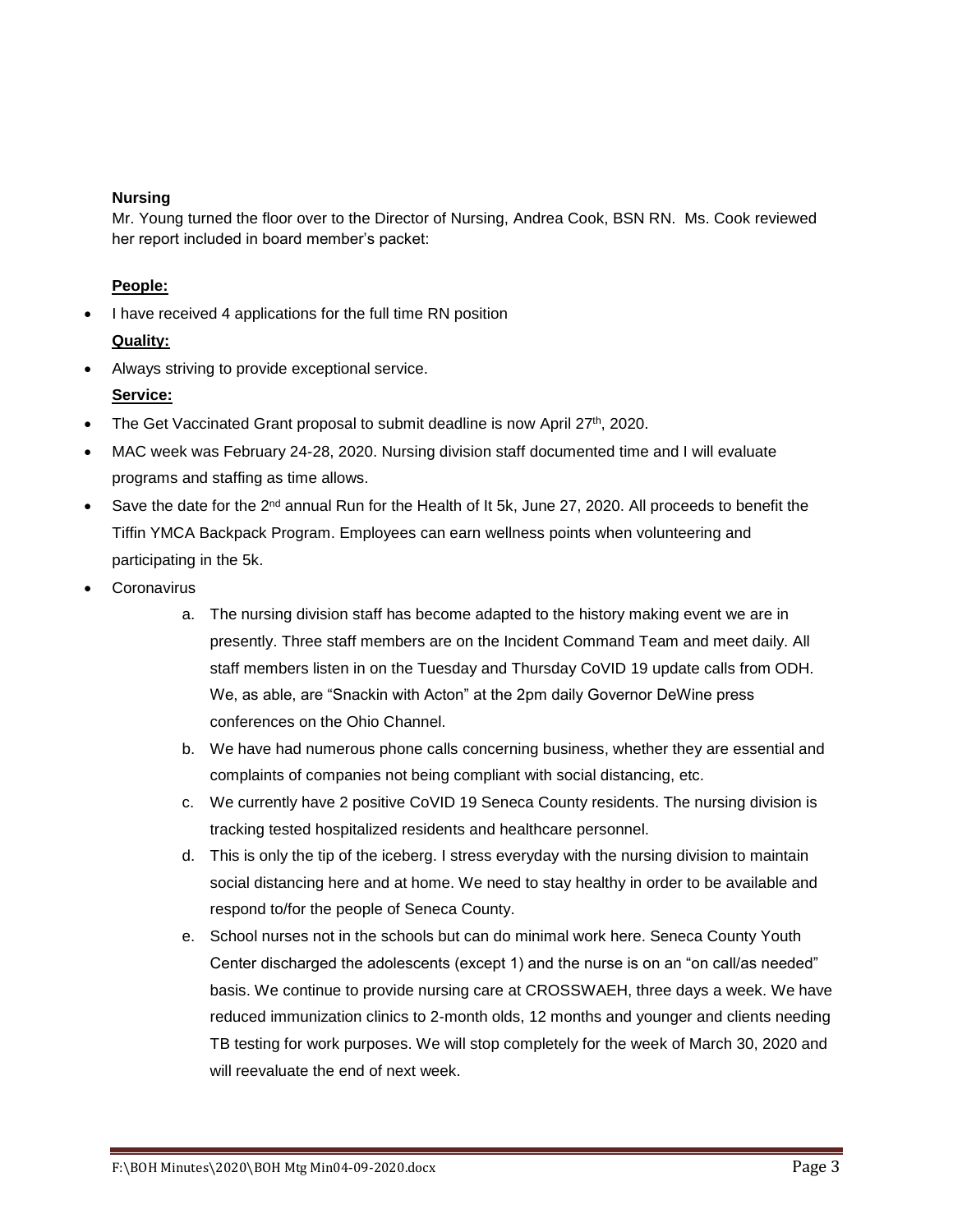Ms. Cook reported that today there are currently 8 people in Seneca County who have tested positive for CoVID-19. One has passed away, 3 are hospitalized and 4 are being treated out-patient. The age range is 27 to 85 years old.

Ms. Cook hopes to be able to start having immunization and nursing service clinics again in May, with social distancing and scheduling the appointments 20 minutes apart.

Mr. Lyons asked if the Health Department has the ability to test for CoVID-19. Ms. Cook stated that we do not have the ability to test, the Hospitals are providing testing and the priorities are currently hospitalized people, health care workers, first responders, and law enforcement if they have symptoms.

Mrs. Sacksteder asked when they expect to have more testing capabilities in Seneca County. Mrs. Schweitzer was not sure when we would be getting more testing.

Mr. Lyons wondered how many people have been tested in Seneca County. Mrs. Schweitzer stated that it is difficult to determine exactly how many.

Mr. Steyer wanted to know how long it takes for a test to come back. Ms. Cook said the amount of time can vary, some have been 24 hours and others have been up to 10 days. The testing has also been changing for quicker response.

Mrs. Shank asked if the three hospitalized patients are here in Mercy. Ms. Cook responded that ProMedica Bay Park Hospital in Oregon, Ohio is the CoVID-19 hospital for our area so most of them are at Bay Park.

Mrs. Sacksteder asked if people are able to know where the positive patients reside. Mrs. Schweitzer responded that information is protected under HIPPA.

Mr. Steyer would like to know if someone is ordered to self-isolate are we in contact with that person. To make sure that they have their needs met and that they don't deteriorate without someone knowing. Ms. Cook said if someone is ordered to self-isolate a nurse is reaching out to them daily for 14 days*.* 

Mr. Lyons asked if the Health Department is making sure a person who is self-isolating has the supplies they need. Beth stated that person would have to arrange someone to get there supplies or there are community organizations that will assist them.

Mrs. Sacksteder would like to know how the Health Department's supply of PPE is holding up. Ms. Cook stated that the Health Department nurses are still going to Crosswaeh and are only seeing people for tetanus and TB for employment. The PPE for the Health Department is holding up.

Mrs. Schweitzer stated that the Health Department has been working with Mr. John Spahr at the Seneca County EMA. Mrs. Schweitzer and Mr. Spahr have been working on distributing the PPE in Seneca County.

#### **Environmental Health**

Mr. Young turned the floor over to the Director of Environmental Health, Laura Wallrabenstein, MA RS. Mrs. Wallrabenstein reviewed her report included in board member's packet:

- a. Rescind Condemnation\*
	- 1. 105 King St. Bettsville, OH 44815

Owned by Gerald D. Cress 111 Seneca St. Bettsville, OH 44815

Mrs. Wallrabenstein stated that Mrs. Schweitzer already rescinded the condemnation.

b. Accept Sunny Farms proposal as required by license condition(need a vote)\*

Mrs. Wallrabenstein showed a map of where the new Jerome meters would be placed around the landfill. They are to be placed on landfill owned property. By June 24<sup>th</sup> these should be in up and running. Mr. Young asked for a motion to approve the Sunny Farms Landfill Proposal for the location of two new Jerome Meters. Mr. Lyons made a motion to approve the Sunny Farms Landfill Proposal for the location of two Jerome Meters. Mrs. Sacksteder seconded the motion. The motion carried upon roll call vote Mrs. Boroff – Yes. Mr. Lyons – Yes. Mrs. Sacksteder – Yes. Mrs. Shank – Yes. Mr. Steyer – Yes. Mr. Watson – Yes. Mr. Young – Yes.

- c. General Update
- d. Sunny Farms Landfill Update

Mrs. Wallrabenstein stated that Matt Beckman has been going to the landfill and doing Jerome meter readings and have not had any odor issues. The new flare is up and running. Have plans to do air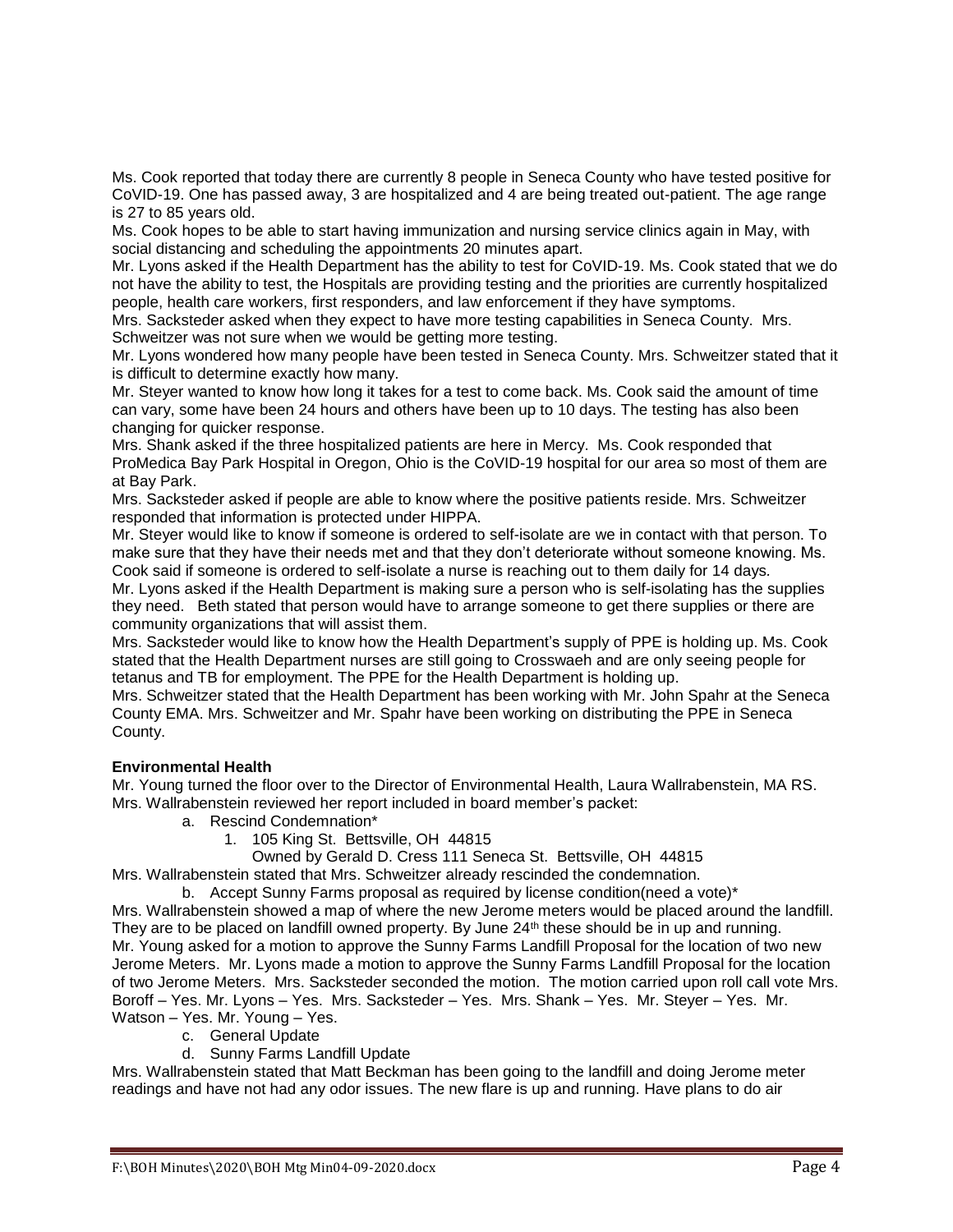sampling but unsure when the consultant will be able to do it. Mrs. Wallrabenstein also said that they will be doing another round of well monitoring test. It was done last April of 2019

e. SCGHD Policy and Guidelines for Sewer Connections

Mrs. Wallrabenstein stated that she was planning to present a policy about sewer connections; there was an issue that was presented at the February Meeting. There had to be a decision made without a policy in effect. The decision in this case was they will be permitted to have a home sewage treatment system and not have to connect to city sewer.

Mr. Steyer would like to know if there have been applicants for the job of Public Health Sanitarian to monitor the Landfill. Mrs. Wallrabenstein stated that they have gotten 4 applicants.

### **Health Commissioner**

Mr. Young turned the floor over to the Health Commissioner, Beth Schweitzer, MPH.

### **Service:**

Multiple conference calls with partners, ODH, Legal questions, Elected Officials 3 days per week pod case WBVI radio daily Too many phone calls and emails to count regarding COVID 19 Addressing Landfill concerns

## **People:**

Discussion of adjustment in employee hours

### **Quality:**

Daily Incident Command team meetings daily

## **Financial:**

Reviewing financial situation with admin team Addressing endless concerns

Mrs. Schweitzer has been in contact with Representative Bill Reineke(48:00) and Representative Jim Jordan.

Mrs. Sacksteder asked if accreditation is on hold right now. Mrs. Schweitzer stated that she had received an email stating that they are pushing back the site visit 90 days. The site visitors are busy in their own Health Departments.

## **Employee Related Actions**

Mr. Young asked for the approval of the following employee related actions:

a. Resignation – Samantha Dible, RN, effective 03/19/2020

Mrs. Sacksteder made a motion to approve the Resignation of Samantha Dible, RN, effective 03/19/2020 Mr. Shank seconded the motion. The motion carried upon roll call vote Mrs. Boroff – Yes. Mr. Lyons – Yes. Mrs. Sacksteder – Yes. Mrs. Shank – Yes. Mr. Steyer – Yes. Mr. Watson – Yes. Mr. Young – Yes.

b. Approval of Brandi Spridgeon for position of Immunization Clerk/Part-Time Accreditation Coordinator, effective 02/29/2020.

Mrs. Shank made a motion to approve Brandi Spridgeon for position of Immunization Clerk/Part-Time Accreditation Coordinator, effective 02/29/2020. Mr. Steyer seconded the motion. The motion carried upon roll call vote Mrs. Boroff – Yes. Mr. Lyons – Yes. Mrs. Sacksteder – Yes. Mrs. Shank – Yes. Mr. Steyer – Yes. Mr. Watson – Yes. Mr. Young – Yes.

## **Unfinished Business** - None